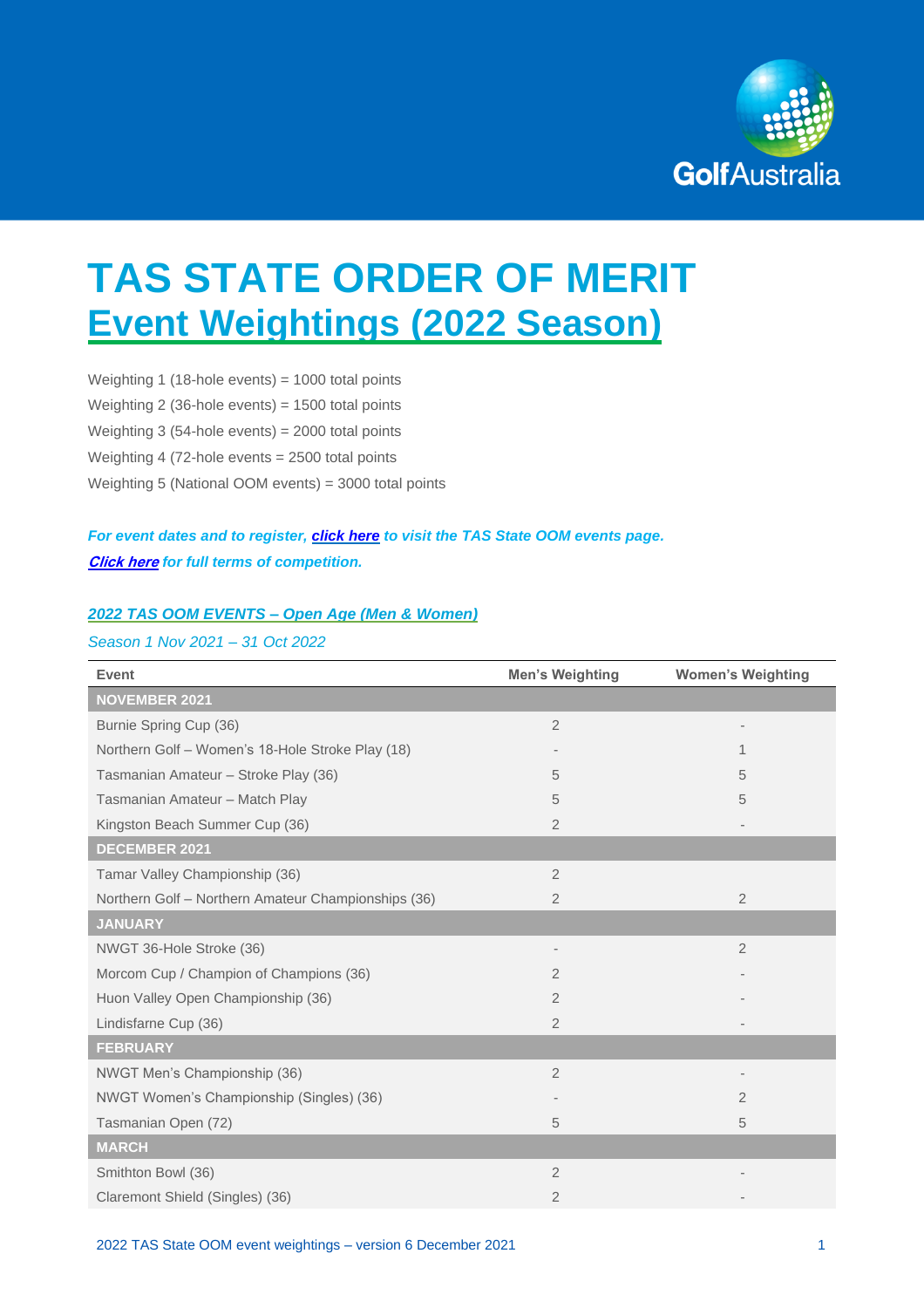

| <b>Event</b>                                         | <b>Men's Weighting</b>   | <b>Women's Weighting</b>     |
|------------------------------------------------------|--------------------------|------------------------------|
| Women's Intrastate Club Teams Event (Singles) (18)   | $\overline{\phantom{a}}$ |                              |
| <b>APRIL</b>                                         |                          |                              |
| Easter Open Tournament (36)                          | $\overline{2}$           | $\overline{\phantom{a}}$     |
| <b>JULY</b>                                          |                          |                              |
| Highland Championships (18)                          | 1                        | $\qquad \qquad \blacksquare$ |
| <b>SEPTEMBER</b>                                     |                          |                              |
| Judy Elphinstone 54-Hole Tournament (54)             | $\overline{\phantom{a}}$ | 3                            |
| <b>OCTOBER</b>                                       |                          |                              |
| Royal Hobart Cup (36)                                | $\overline{2}$           |                              |
| Tasmanian Women's Stroke & Stableford Challenge (18) |                          |                              |
| Southern Open (36)                                   | $\overline{2}$           | $\overline{2}$               |

# *2022 TAS OOM EVENTS – Junior (Boys' & Girls')*

### *Season 1 Nov 2021 – 31 Oct 2022*

| Event                                     | <b>Boys' Weighting</b> | Girls' Weighting |
|-------------------------------------------|------------------------|------------------|
| <b>NOVEMBER 2021</b>                      |                        |                  |
| Tasmanian Amateur - Stroke Play (36)      | $\overline{2}$         | $\overline{2}$   |
| <b>JANUARY</b>                            |                        |                  |
| Tasmanian Junior Amateur (72)             | 5                      | 5                |
| Tasmanian Junior Masters (72)             | 5                      | 5                |
| <b>FEBRUARY</b>                           |                        |                  |
| Tasmanian Open (72)                       | $\overline{4}$         | 4                |
| <b>OCTOBER</b>                            |                        |                  |
| Northern Golf Student Championship (18)   | и                      |                  |
| Southern Country Junior Championship (18) |                        |                  |

\*Note: all the TAS OOM Events – Open Age above are also Junior OOM ranking events.

## *2022 TAS OOM EVENTS – Senior (Men's & Women's)*

#### *Season 1 Nov 2021 – 31 Oct 2022*

| <b>Men's Weighting</b>   | <b>Women's Weighting</b> |
|--------------------------|--------------------------|
|                          |                          |
|                          |                          |
| $\overline{\phantom{a}}$ |                          |
|                          |                          |
|                          |                          |
|                          |                          |
| $\overline{\phantom{a}}$ |                          |
|                          |                          |

2022 TAS State OOM event weightings – version 6 December 2021 2